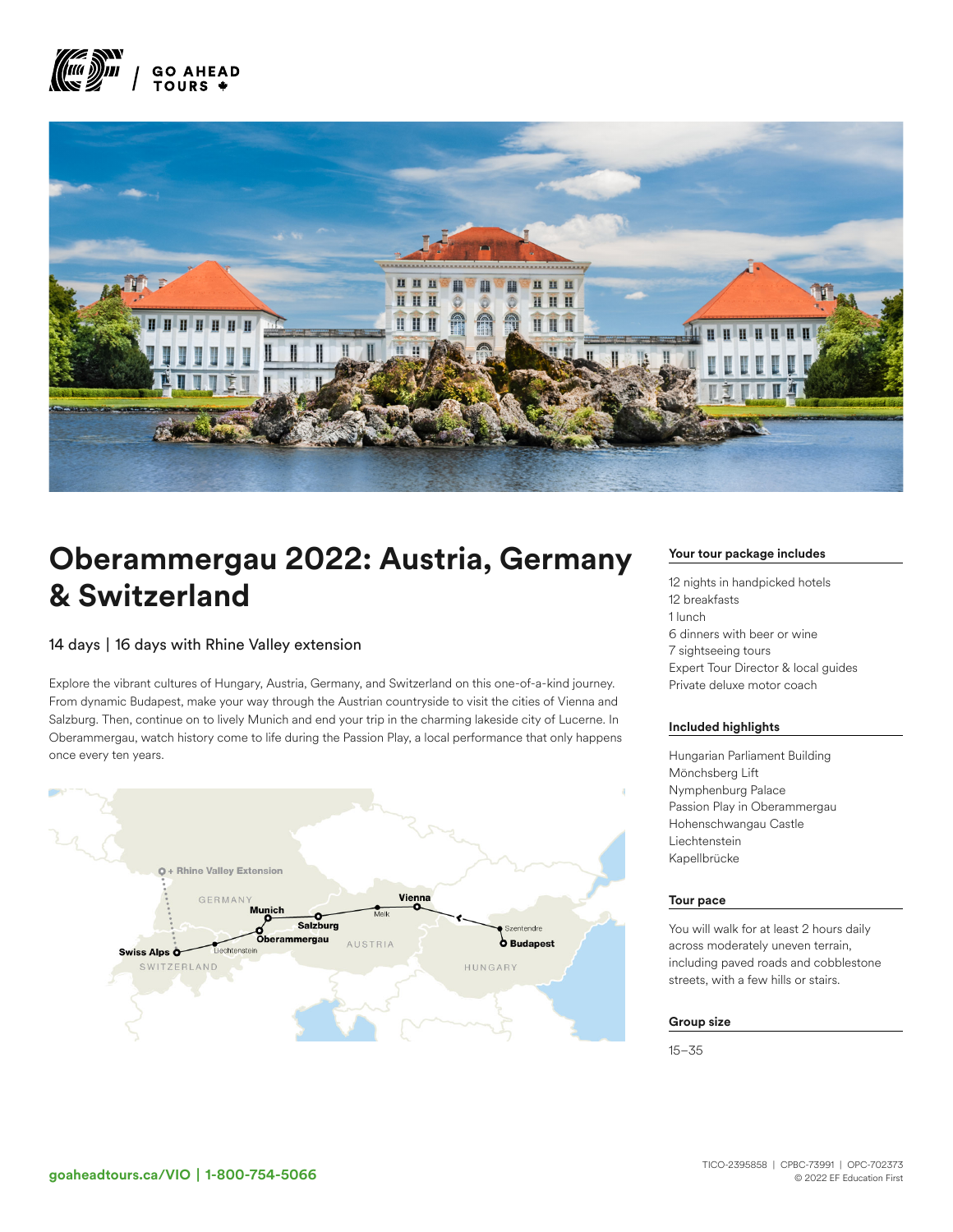## Oberammergau 2022: Austria, Germany & Switzerland

14 days | 16 days with Rhine Valley extension

## Overnight Flight  $\rightarrow$  1 night

### Day 1: Travel day

Board your overnight flight to Budapest today.

## **Budapest**  $\rightarrow$  2 nights

## Day 2: Arrival in Budapest

*Included meals: welcome dinner*

Welcome to Hungary! Meet your Tour Director and fellow travelers at tonight's welcome dinner.

## Day 3: Sightseeing tour of Budapest

*Included meals: breakfast*

Discover the major landmarks of both Buda and Pest in the city that straddles east and west.

- Trace this nation's stormy history at Heroes' Square
- Tour the lavishly decorated Hungarian Parliament Building
- Cross the Danube and ascend Castle Hill
- Take in the breathtaking views from Fisherman's Bastion
- Visit the medieval Matthias Church, once the site of Hapsburg coronations

Spend a free afternoon in Budapest or add an excursion.

+ Wine Cellar Dinner & Unicum Tasting

## Vienna  $\rightarrow$  3 nights

### Day 4: Vienna via Szentendre

*Included meals: breakfast, dinner* Travel west through the Danube basin en route

to Vienna, Austria.

- Make a stop in the small, charming Hungarian town of Szentendre, home of chocolates, cafes, parks, and pastries.
- Stop to view Visegrad Castle and Esztergom Basilica, before crossing the Austrian border *(stops are weather-dependent)*

Continue on to Vienna and sit down for an included dinner.

## Day 5: Sightseeing tour of Vienna

*Included meals: breakfast* Get transported back to the Age of Empires on a guided tour of Vienna.

- Step inside Belvedere Palace, home to the world's largest collection of paintings by artist Gustav Klimt, and admire the palace's impressive gardens
- Travel down the Ringstrasse, passing the Parliament building, Vienna State Opera, and Kunsthistorisches Museum
- See the grand Hofburg Palace, the Hapsburg's preferred winter residence

Spend a free afternoon in Vienna or add an excursion.

*Please note: Belvedere Palace will be replaced with Schönbrunn Palace if the guided sightseeing falls on a Monday.*

+ Traditional Viennese Heurigen Evening

## Day 6: Free day in Vienna

*Included meals: breakfast* Enjoy a free day in Vienna or add an excursion. + Danube River Cruise & Bratislava

## Salzburg  $\rightarrow$  2 nights

## Day 7: Salzburg via Melk

*Included meals: breakfast, dinner* Make a photo stop at Schönbrunn Palace, the Rococo Hapsburg home, before traveling west through the Danube basin en route to Salzburg.

- Stop in Melk for a guided tour of the town's Baroque abbey, which is situated on rock overlooking the Danube River
- Explore its Baroque pavilion, library, and chapel

Continue on to Salzburg and sit down for an included dinner this evening. *Please note: On some departures the photo stop*

*at Schönbrunn Palace will be replaced with entrance to Schönbrunn Palace on day 5 depending on the day of the week.*

#### Day 8: Free day in Salzburg

*Included meals: breakfast* Spend a free day in Salzburg or add an excursion. + Eagle's Nest & Salt Mines

## **Munich**  $\rightarrow$  2 nights

## Day 9: Sightseeing tour of Salzburg & transfer to Munich

*Included meals: breakfast, dinner* Discover Salzburg, a city famed for its churches and musical history, where a local guide leads you on a walking tour of the Old Town.

- View the University of Salzburg and the churchyard of St. Peter
- See the Kapitelplatz, Residenzplatz, and Alter Markt, in the city's Old Town
- Pass through scenery from The Sound of Music
- Ride the Mönchsberg Lift and enjoy panoramic views of the city and its fortress After, travel to Munich, Germany and sit down for an included dinner.

## Day 10: Sightseeing tour of Munich

*Included meals: breakfast* Get to know the Bavarian capital on a guided tour.

- Travel past the Englischer Garten and fashionable Schwabing district
- Enter the Nymphenburg Palace, the Baroque home to past Bavarian royalty
- Walk from Odeonsplatz through the Hofgarten to view the Residenz, once home to the Wittelsbach dukes of Bavaria
- Explore Marienplatz, Munich's medieval heart, and see the famed Glockenspiel Spend a free afternoon in Munich or add an excursion.
- + Dachau

## Oberammergau  $\rightarrow$  1 night

## Day 11: Passion Play

*Included meals: breakfast, lunch, dinner* Head to Oberammergau and attend the 42nd performance of the world-famous Passion Play.

- Experience the storytelling and portrayal of the Old and New Testament that has taken place once a decade since 1634
- Enjoy the unforgettable open-air performance put on by the residents of the Bavarian town
- Sit down for an included dinner this evening.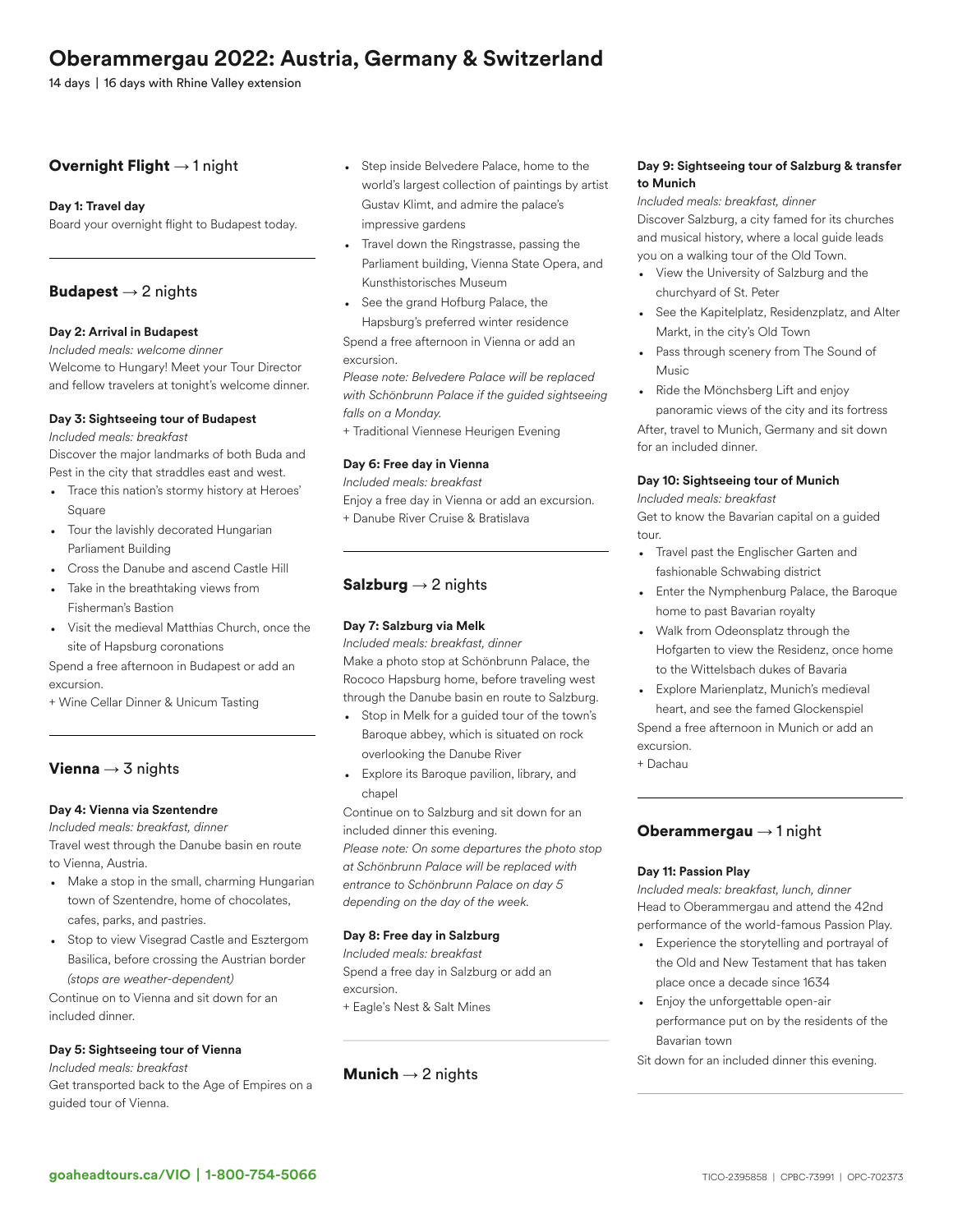## **Swiss Alps**  $\rightarrow$  2 nights

## Day 12: Swiss Alps via Hohenschwangau Castle & Liechtenstein

*Included meals: breakfast*

On your way to the Swiss Alps, pass through the Bavarian Alps making several stops along the way.

- Make a photo stop at Neuschwanstein Castle, the fairy-tale retreat of "Mad" King Ludwig II
- Revel in scenic views of the Alps as you relax during free time for lunch in the town below Neuschwanstein
- Enter Hohenschwangau Castle, the former summer and hunting residence of the Bavarian royal family

After, travel into Liechtenstein, a tiny Alpine principality dating back to the Holy Roman Empire.

- Visit the capital, Vaduz, and pass the royal family's hilltop castle, still in use as a royal residence
- Enjoy free time in the town and be sure to get your passport stamped

Then, continue on to the Swiss Alps.

## Day 13: Sightseeing tour of Lucerne

*Included meals: breakfast, farewell dinner* Get an up-close look at the lakeside city of Lucerne, Switzerland's idyllic Alpine town, on a guided sightseeing tour.

- View the Lion Monument, a tribute to the Swiss Guards who sacrificed their lives in Paris during the French Revolution
- Pass hand-painted facades that line the cobbled streets of the Old Town
- Cross the medieval Kapellbrücke, a covered wooden footbridge spanning the Reuss River, and view the Water Tower
- See the Jesuit Church, the first large Baroque building of its kind to be built north of the Alps in Switzerland

Spend a free afternoon in the Swiss Alps or add an excursion.

Then, celebrate your trip during a farewell dinner. + Mount Pilatus

Transfer to the Zurich airport for your flight home or extend your tour to visit Germany's Rhine Valley.

## + Rhine Valley extension

Take to the countryside and join your Tour Director to discover the charming Rhine Valley, home to some famous wines and storybook scenery. Stop in Heidelberg, then explore the small towns nestled along shores of the famous Rhine River.

## **Rhine Valley**  $\rightarrow$  2 nights

## Day 14: Transfer to Heidelberg & sightseeing tour

#### *Included meals: breakfast*

Travel to Heidelberg this morning and take a guided sightseeing tour to immerse yourself in the city's romantic views and Baroque architecture.

- Wander through Heidelberg's elegant Market Square in the city's Old Town
- Explore the grounds of Heidelberg University, the oldest university in Germany
- Take a funicular ride to the city's rose-colored hilltop castle for panoramic views of the Old Bridge and the Rhine River below

## Day 15: Free day in the Rhine Valley

*Included meals: breakfast* Spend a free day in Rhine Valley or add an excursion.

+ Rhine River Cruise & Wine Tasting

## Flight Home

## Day 16: Departure

*Included meals: breakfast (excluding early morning departures)* Transfer to the Frankfurt airport for your flight home.

## Flight Home

## Day 14: Departure

*Included meals: breakfast (excluding early morning departures)*